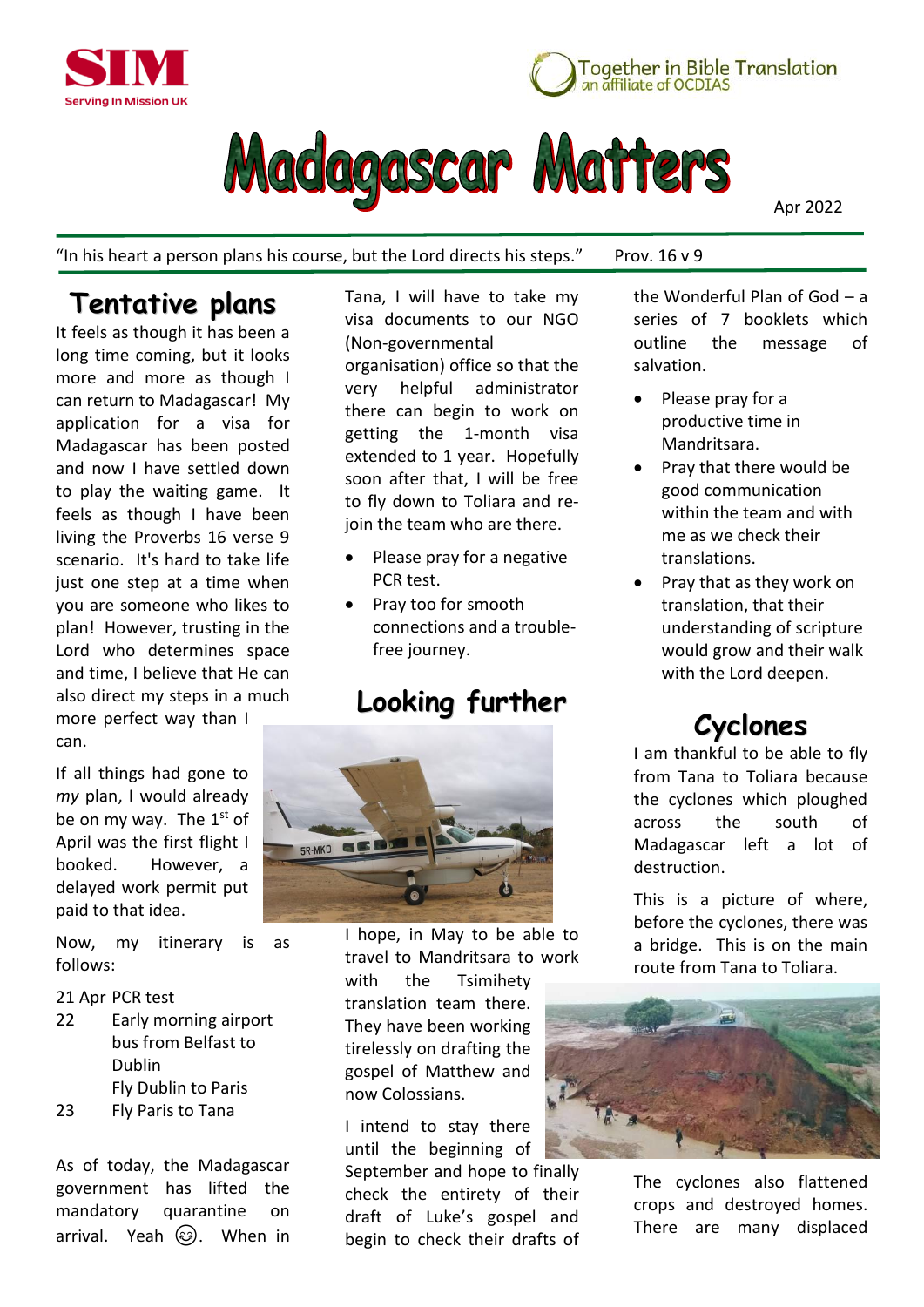people who now have to begin to repair their homes and villages and rebuild their lives.

- Please pray that aid agencies would be able to get to the worst hit areas and to know how best to help the people there.
- Pray that there would be rapid and good repairs of the infrastructure so that aid and other materials can be safely transported.

## **Famine**

In the last Madagascar Matters, I wrote about the severe famine in Southern Madagascar.



Thanks to donations from several churches, we (Together in Bible Translation) were able to send aid to the famine area.

This included food  $-$  a mix of maize, cassava and peanuts, seeds and seedlings.

The area which last year looked like this…



… now has seedlings growing!



So, I would like to say a huge thank you to all who donated.

- Please continue to pray for the people of this area. Pray that the aid we send and the aid of other organisations would reach the most vulnerable.
- Pray that they would have more rain, enabling their 1<sup>st</sup> harvest in 4 years.

### **Please note…**

I would just like to point out a couple of admin-y type things. **First**, please note the new address for SIM-UK. Mail sent to their old address will no longer be received.

**Second**, I do not yet have a new Malagasy phone number. I will add it on the next newsletter. If you need to be in touch, please email me at

[madagascarmatters@gmail.com](mailto:madagascarmatters@gmail.com) **Third**, did you notice a new logo at the top of the first page? I am happy to be able to tell you that we now have a website.

[www.togetherinbibletranslation.org](http://www.togetherinbibletranslation.org/)

Please see the following "PRESS RELEASE" page for more details.

We would love for you to feel part of this ministry. You can do this in a number of ways: pray for us (see the Pray page on the website), support us financially (you could support a specific translation team, help towards the property we hope to purchase in Tana, or donate to general funds which help fund workshops), or you could visit and see for yourself how you can be Together with us in Bible Translation!

## **Finally**

Thank you so much for reading this and continuing to pray for me and the work in Madagascar. I am thankful to God for the large network of people who pray for me. I could not think of going back without your support. Thank you!

Love,

*Debbie*

Debbie Simpson B.P.18 Toliara 601 Madagascar madagascarmatters@gmail.com

Sending Church: Kells Presbyterian Church Church Road KELLS BT42 3JU

Serving in Mission SIM-Ireland 285a Woodstock Rd BELFAST BT6 8PR Tel: 02890 451451

Serving in Mission UK SIM UK 6 Trust Court Histon Cambridge CB24 9PW Tel: 01223 788288 [http://sim.co.uk](http://sim.co.uk/)